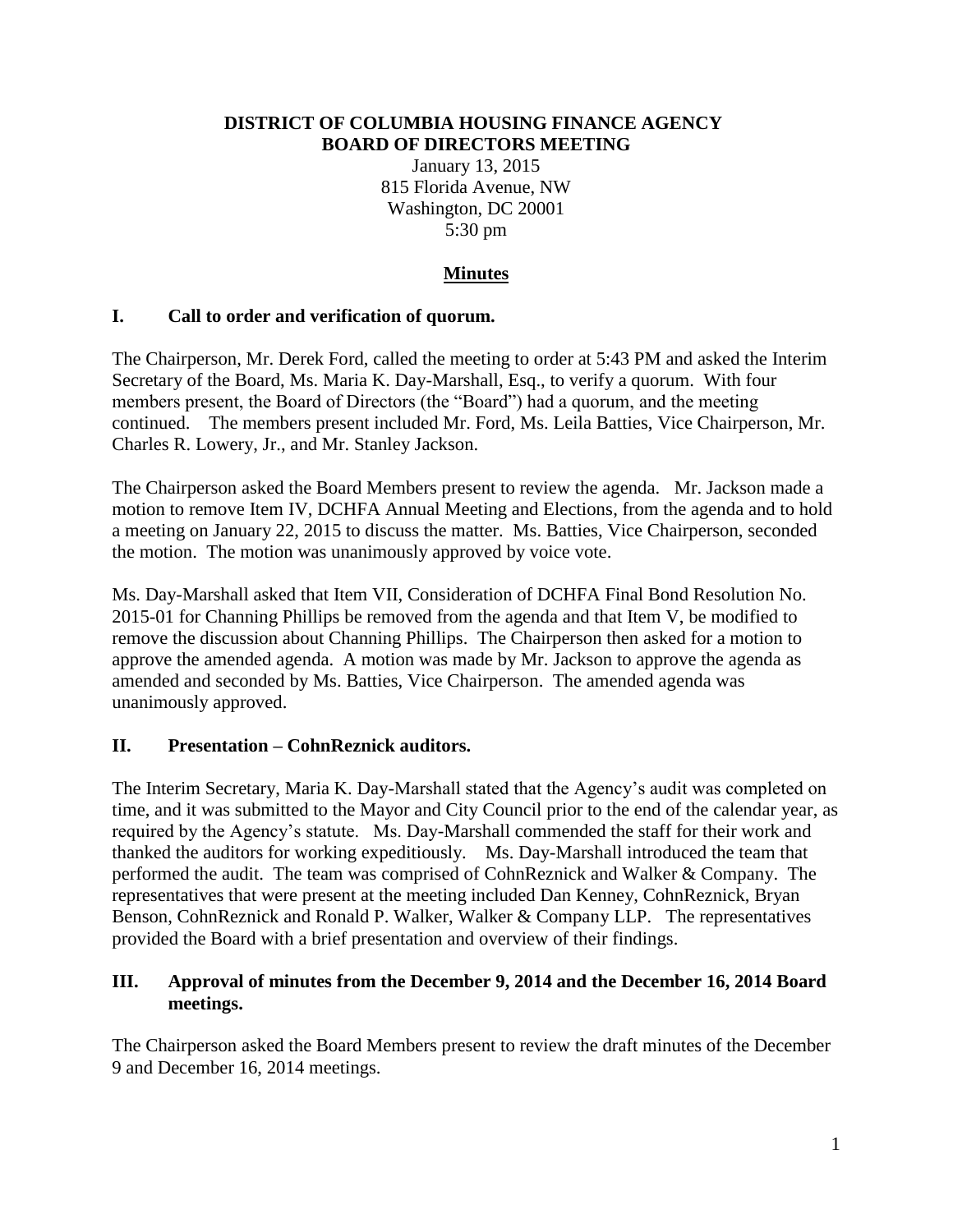• Please add the names of the Board Members that are present when the roll call is made to verify a quorum.

A motion was made by Ms. Batties, to approve the December 9, 2014 minutes as amended, and seconded by Mr. Lowery, Jr. The minutes, as amended, were unanimously approved.

A motion was made by Ms. Batties, to approve the December 16, 2014 minutes as amended, and seconded by Mr. Lowery, Jr. The minutes, as amended, were unanimously approved.

## **IV. Vote to close meeting to discuss a McKinney Act Loan associated with the Deanwood Hills project.**

Pursuant to the District of Columbia Administrative Procedure Act, the Chairperson of the Board of Directors called a vote to close the meeting in order to discuss, establish, or instruct the public body's staff or negotiating agents concerning the position to be taken in negotiating the price and other material terms of a McKinney Act Loan associated with the Deanwood Hills project. An open meeting would adversely affect the bargaining position or negotiation strategy of the public body. (D.C. Code §2-575(b)(2)).

A motion to close the meeting was made by Ms. Batties, Vice Chairperson and seconded by Ms. Lowery, Jr. The motion was approved by voice vote.

## **V. Re-open meeting.**

A motion to re-open the meeting was made by Mr. Lowery, Jr. and seconded by Ms. Batties, Vice Chairperson. The motion was approved by voice vote.

## **VI. Consideration of DCHFA Resolution No. 2015-01(G) for a McKinney Act Loan associated with Deanwood Hills.**

Prior to the consideration of DCHFA Final Bond Resolution No. 2014-01 (G) for the approval of a McKinney Act Loan associated with Deanwood Hills, Ms. Batties, Vice Chairperson, recused herself from the discussion and from voting on the project.

Ms. Day-Marshall, Interim Secretary to the Board, introduced the resolution to the Board for their consideration. Ms. Day-Marshall then introduced Mr. Anthony Waddell to present the matter to the Board. Mr. Waddell introduced Patience Dean, Development Analyst, as the development officer for the project. The development team present included Ivy Carter, Pennrose Properties, Inc.

The principal company executing the development of the project is Deanwood Hills, LLC, a joint venture partnership between Pennrose Properties, LLC and the Warrenton Group, LLC.

The project involves the new construction of 150 units, in which 100 units will be set aside for households earning up to 60 percent Area Median Income (AMI). And the remaining 50 units will be provided as replacement units for the Lincoln Heights and Richardson Dwellings public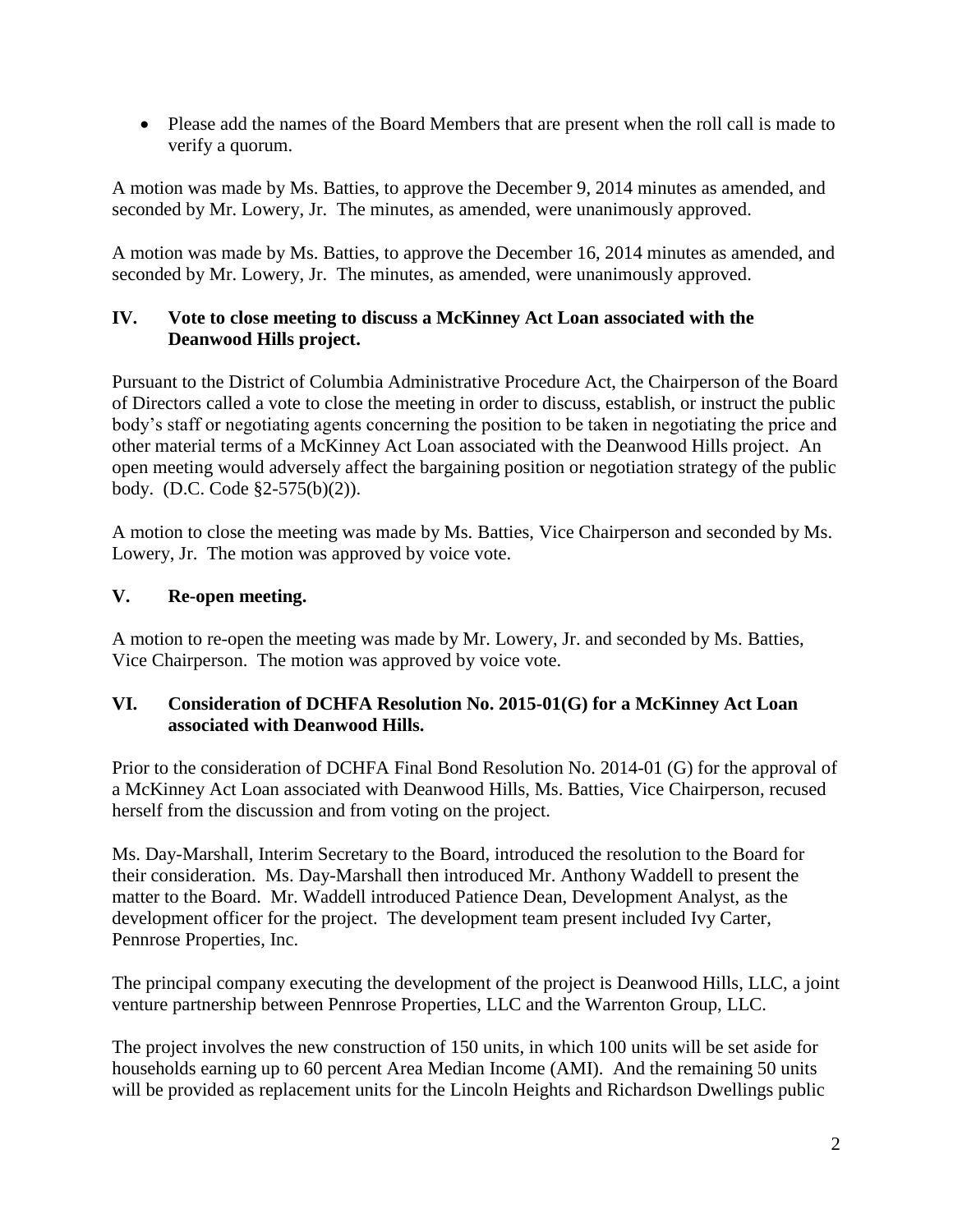housing development for households earning up to 30 percent of AMI. The project will include one four-story elevator building with 119 one and two-bedroom units, and 31 three and fourbedroom townhomes. The bedroom mix is as follows: 69 one-bedroom units, 50 two-bedroom units, 28 three-bedroom units and three four-bedroom units for a total of 150 units.

To date, the sponsor has contributed \$389,805 of developer equity to begin the pre-development of the project. It is anticipated that the McKinney Act Loan will be paid off with tax-exempt bond proceeds at closing of permanent bond financing. The sources of the funds from the McKinney Act will be used to pay fees associated with architectural and engineering services, permitting costs, zoning and planning unit and development, legal costs and third party services.

Questions asked by the Board of Directors included the following:

- Mr. Ford, Chairperson, asked if the public alley is going to separate the church from the parking lot. The development team responded yes.
- Mr. Ford, Chairperson, asked how many parking spaces were going to be on site. The development team responded 79 spaces.
- Mr. Ford, Chairperson, asked if the development team anticipated any major problems because the site was a trash transfer site. The development team responded that they are working on some geotechnical testing now so that they can determine if there are any soil issues.
- Mr. Lowery, Jr. asked a question regarding the type of security that will be on the property, physical presence versus cameras. The development team responded that in their experience, security cameras provide a better job for the sites that they develop.
- Mr. Jackson asked if there were any anomalies in the environmental and geotechnical testing that the development team has performed thus far. The development team responded that they could not specifically speak to that question, however, they have budgeted \$250,000 for site remediation.

A motion to approve the transaction was made by Mr. Jackson, and seconded by Mr. Lowery, Jr. The Interim Secretary called the roll, and the motion carried with 3 votes in the affirmative. Ms. Batties, Vice Chairperson abstained from voting.

# **VII. Interim Executive Director's Report.**

- FY2014 Audit Ms. Day-Marshall applauded the finance team and other staff for their work on the FY2014 Audit.
- Barry Farm project Ms. Day-Marshall reconfirmed her email that was sent to the Board Members earlier in the day. The DC Housing Authority's time table for submitting a grant application for the project has been delayed, so there is no need for the Board to consider the project until further notice.
- NCSHA Legislative Conference Ms. Day-Marshall stated that the conference will be held in DC on March 2-4, 2015. Ms. Day-Marshall asked that the Board Members let her know if they would like to attend the conference.

## **VIII. Other Business.**